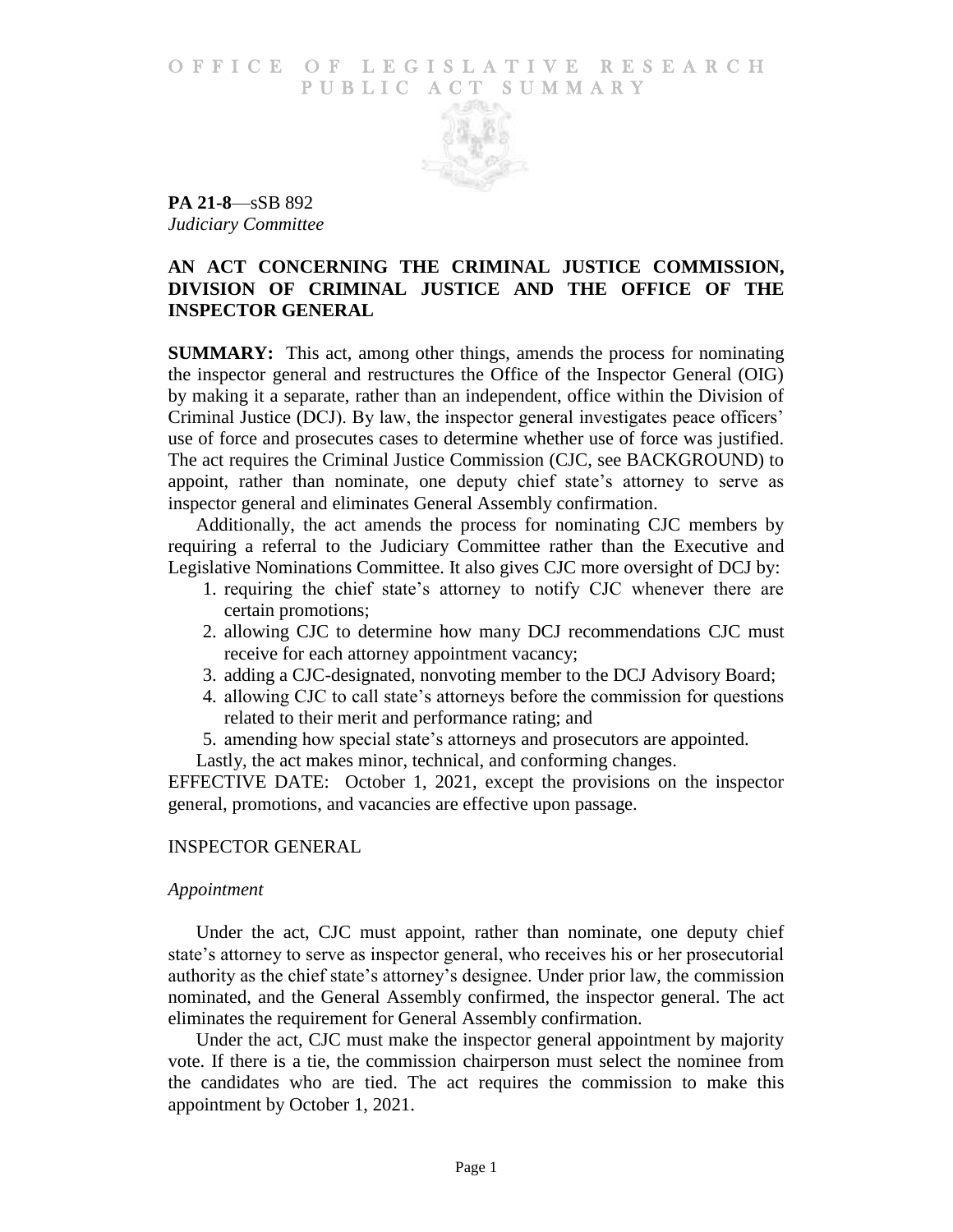The act specifies that the inspector general's term begins July 1 in the year he or she is appointed. It lasts for four years unless the commission removes him or her sooner.

## *Office of Inspector General*

PA 20-1, July Special Session, §§ 33 & 46, established OIG within DCJ to, among other things, investigate peace officers' use of force and prosecute cases to determine whether use of force was justified.

The act amends the structure of OIG, by making it a separate, rather than an independent, office within DCJ. As under existing law, OIG must be at a location separate from the Office of the Chief State's Attorney or any of the state's attorneys for the judicial districts.

Under the act, the inspector general may employ necessary staff, selecting them from within the confines of any existing collective bargaining agreements. Prior law required the inspector general to select staff only from DCJ staff.

The act also eliminates the requirement that the inspector general and any OIG staff not in a state employee bargaining unit be transferred back to DCJ upon completing employment with OIG.

### *Use of Force Investigations*

Prior law required the inspector general to investigate and determine whether a peace officer's use of force was justified. The act instead requires DCJ to cause the investigation to be made and the inspector general to determine whether the use of force was justified.

#### *Investigation or Prosecution Standard*

Under prior law, the inspector general was required to investigate and determine whether a deceased person died as a result of possible criminal action while in the custody of a peace officer, law enforcement agency, or the Department of Correction. If so, the inspector general had to refer the case to DCJ for possible prosecution. The act instead requires the inspector general to determine if the person may have died as a result of criminal action while in custody and, if so, refer the case to the chief state's attorney or state's attorney.

Prior law required the inspector general to request law enforcement assistance when needed to determine the circumstances of an incident. The act instead requires the inspector general to seek assistance when needed to investigate and make a determination about an incident (i.e., a peace officer's deadly use of force or when someone dies in custody).

#### *Preliminary Status Report*

By law, the inspector general must complete a preliminary status report when officers use physical force that causes another's death. The act also requires the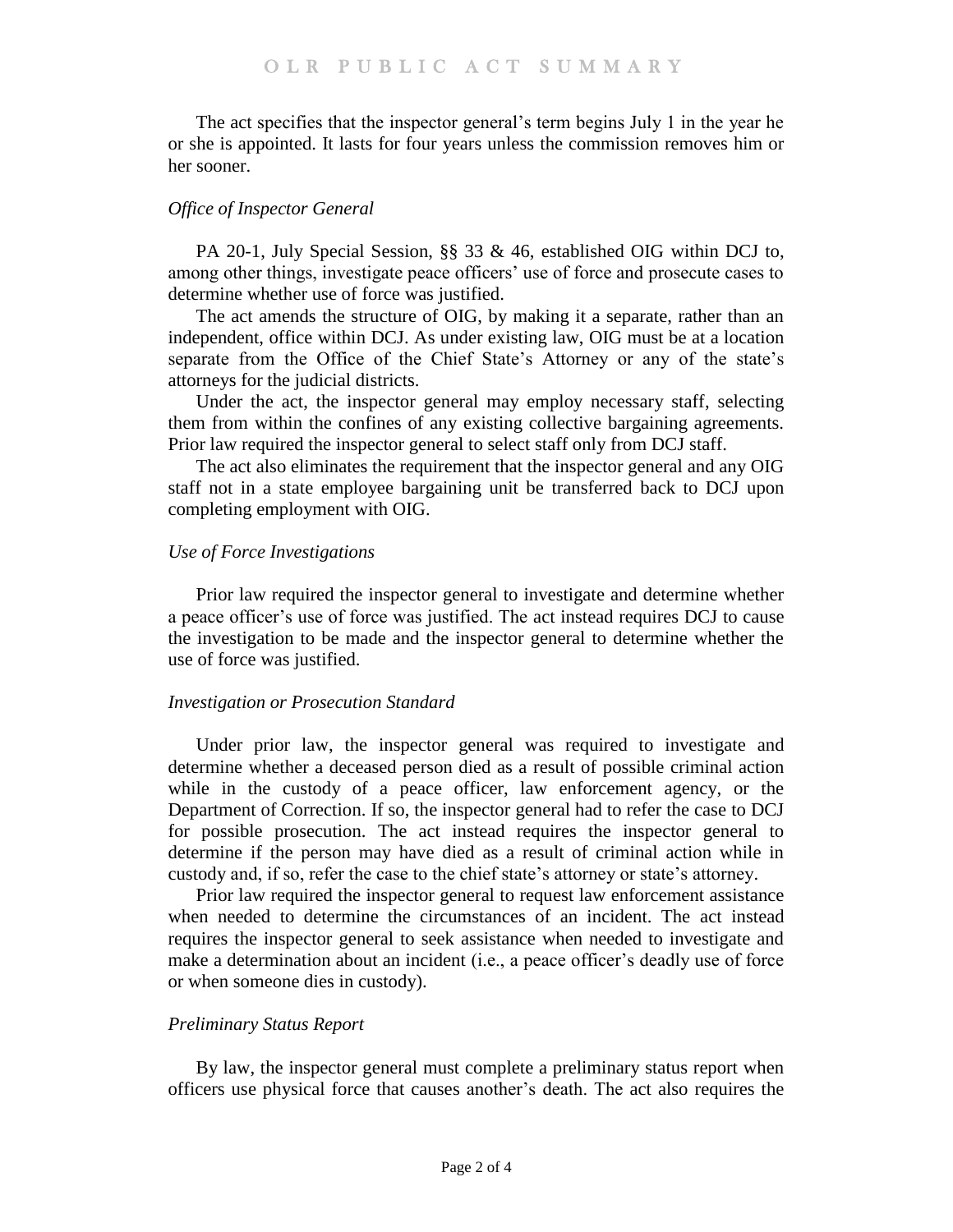inspector general to complete a preliminary status report when officers use deadly force on another. As under existing law, the report must include the following information:

- 1. deceased person's name, gender, race, ethnicity, and age;
- 2. date, time, and location of the injury causing the death;
- 3. law enforcement agency involved;
- 4. toxicology report status, if available; and
- 5. death certificate, if available.

Prior law required the report to be submitted to the Judiciary and Public Safety and Security committees within five business days after the cause of death was available. The act specifies that the deadline is five business days after this information is available to the chief state's attorney.

### *Final Report*

Under prior law, the inspector general had to file a report with the chief state's attorney at the conclusion of the investigation that included, among other things, any future action OIG would take as a result of the incident. The act narrows this to any recommended future action for OIG to take.

### CRIMINAL JUSTICE COMMISSION

#### *Nominations to Judiciary Committee*

Beginning October 1, 2021, the act requires each of the governor's CJC member nominations to be referred, without debate, to the Judiciary Committee instead of the Executive and Legislative Nominations Committee. The Judiciary Committee must report on each appointment within 30 days after the referral. Each General Assembly appointment of a CJC member must be by concurrent resolution.

Under the act, any member serving on the commission on October 1, 2021, may continue to serve until his or her term expires.

#### *Promotions*

By law, the chief state's attorney may promote any assistant state's attorney or deputy assistant state's attorney who assists him. The appropriate state's attorney also may promote any assistant state's attorney or deputy assistant state's attorney who assists him or her in the judicial district. The act requires the chief state's attorney to notify CJC of any of these promotions.

### *Vacancies*

By law, when there is a vacancy within the Chief State's Attorney's Office or the office of a state's attorney, CJC must make an appointment from various recommendations from these offices. The act requires CJC to determine how